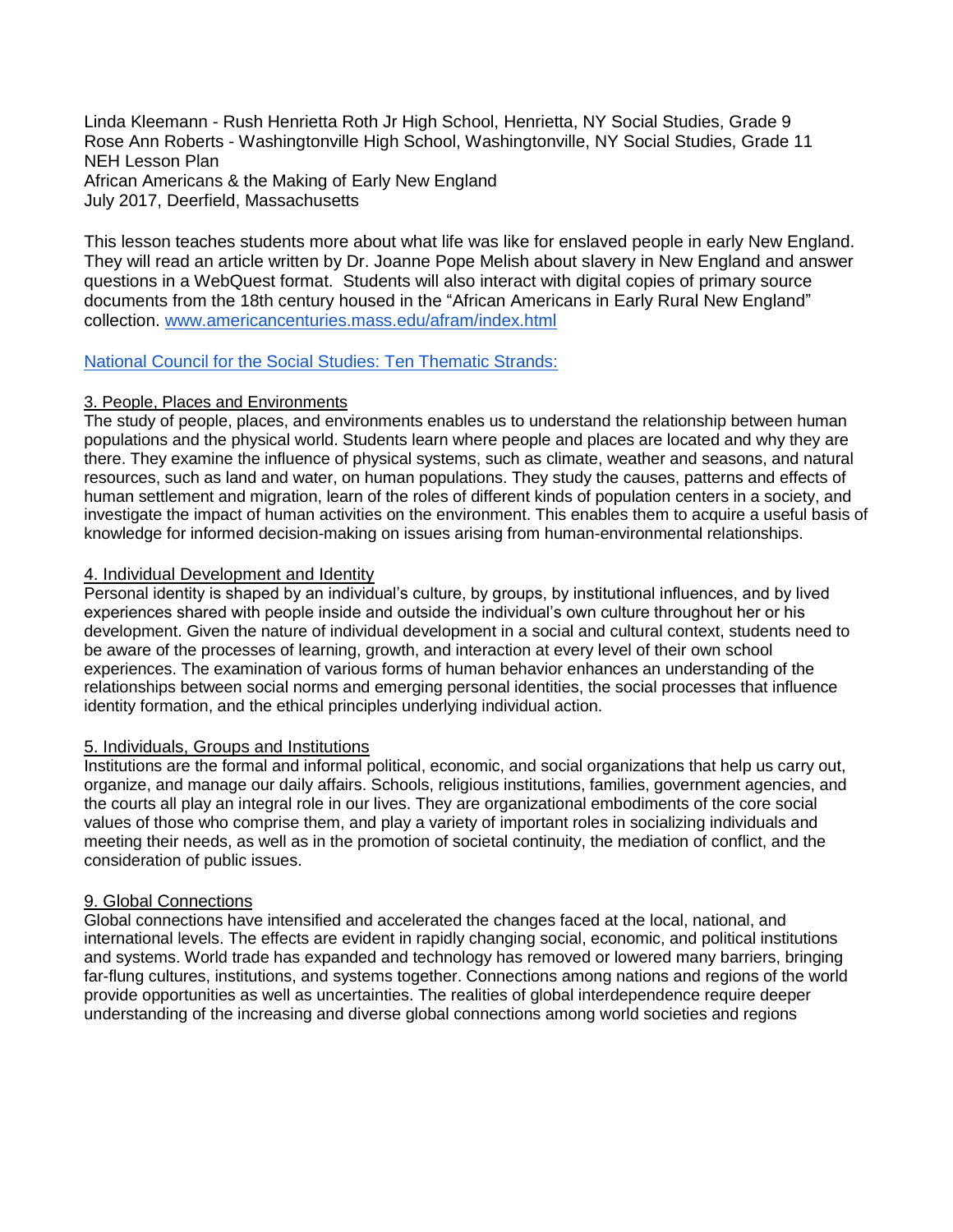$\mathsf{Name}$  . The contract of the contract of the contract of the contract of the contract of the contract of the contract of the contract of the contract of the contract of the contract of the contract of the contract of th

# **WebQuest** African Americans in New England

To begin this webquest, visit

<http://1704.deerfield.history.museum/popups/background.do?shortName=expSlavery>

Read the first paragraph of *A Society with Slaves*; then answer the questions below.

What three types of unfree labor did the English colonists use?

List the types of jobs enslaved people performed.

THINK & EXPLAIN - Why do you think the author writes "Soon many of these colonists also entered the transatlantic trade in enslaved Africans." What do you think was the motive?

Read the second paragraph of *A Society with Slaves*; then answer the questions below.

For what reason might a white person become indentured?

List the five reasons other whites, as well as some blacks and Indians may have become indentured later in life.

Read the first paragraph of *Native Enslavement*; then answer the questions below.

How many Pequot captives were sent to Massachusetts and Connecticut to be distributed as household servants?

When did King Philip's War begin?

Read the third paragraph in *Native Enslavement*, then explain how Pequot captives ended up in the West Indies.

Read the first two paragraphs in *The Atlantic Economy and African Slave Trade.*

List the items Europeans were originally trading for in Africa. Notice, they were not originally trading for African slaves.

Which two European countries used Native peoples as their labor force in the Americas?

How did disease and mistreatment affect Native peoples?

Read the third paragraph in *The Atlantic Economy and African Slave Trade.*

List the five luxury goods desired by Europeans that sparked the growth in plantations and demand for African slaves.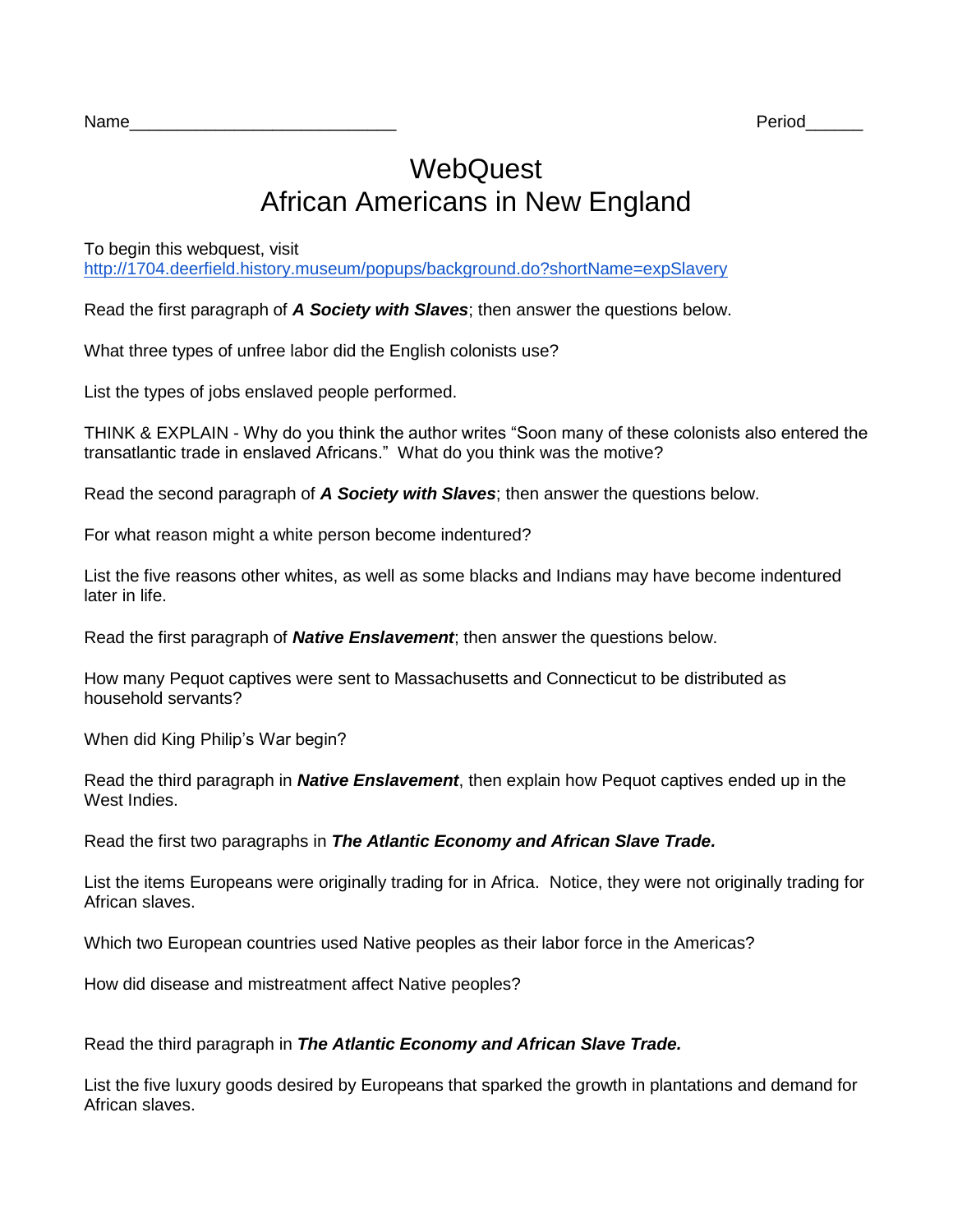By the 1870's, how many Africans had been herded onto boats, headed to the Americas?

How many of these slaves reached the Americas alive?

Where did a majority of these slaves work?

Read the first paragraph of *New England and the Triangular Trade.*

What good made in New England was traded for African slaves?

Read the second paragraph of *New England and the Triangular Trade.*

Massachusetts remained the principal American slave trading colony until \_\_\_\_\_\_\_.

By the end of legal trade in 1808, over 2,000 slave trading vessels transported how many African slaves to the Americas?

Scroll down to the section entitled *New England Slavery in North American Context.*

In which New England state did slaves make up 10% of the population?

What percent of the population consisted of slaves in Virginia and Maryland?

In Rhode Island, one out of four blacks lived where?

# Read *The Work of New England Slaves.*

Which types of colonists owned slaves?

What were the jobs of slaves in port cities?

How many slaves could you typically find on frontier settlements?

In what area would you find northern plantations large enough to require the work of 20 or 30 slaves?

What jobs were performed on northern plantations?

# **DIGITAL IMAGES OF PRIMARY SOURCES**

Click the link below to visit *Bill of Sale for a slave named Prince* <http://www.americancenturies.mass.edu/collection/itempage.jsp?itemid=7799&img=0>

Analyze the chart next to the picture; then answer the questions below.

What year was this document written?

Where was this slave sold (from what city)?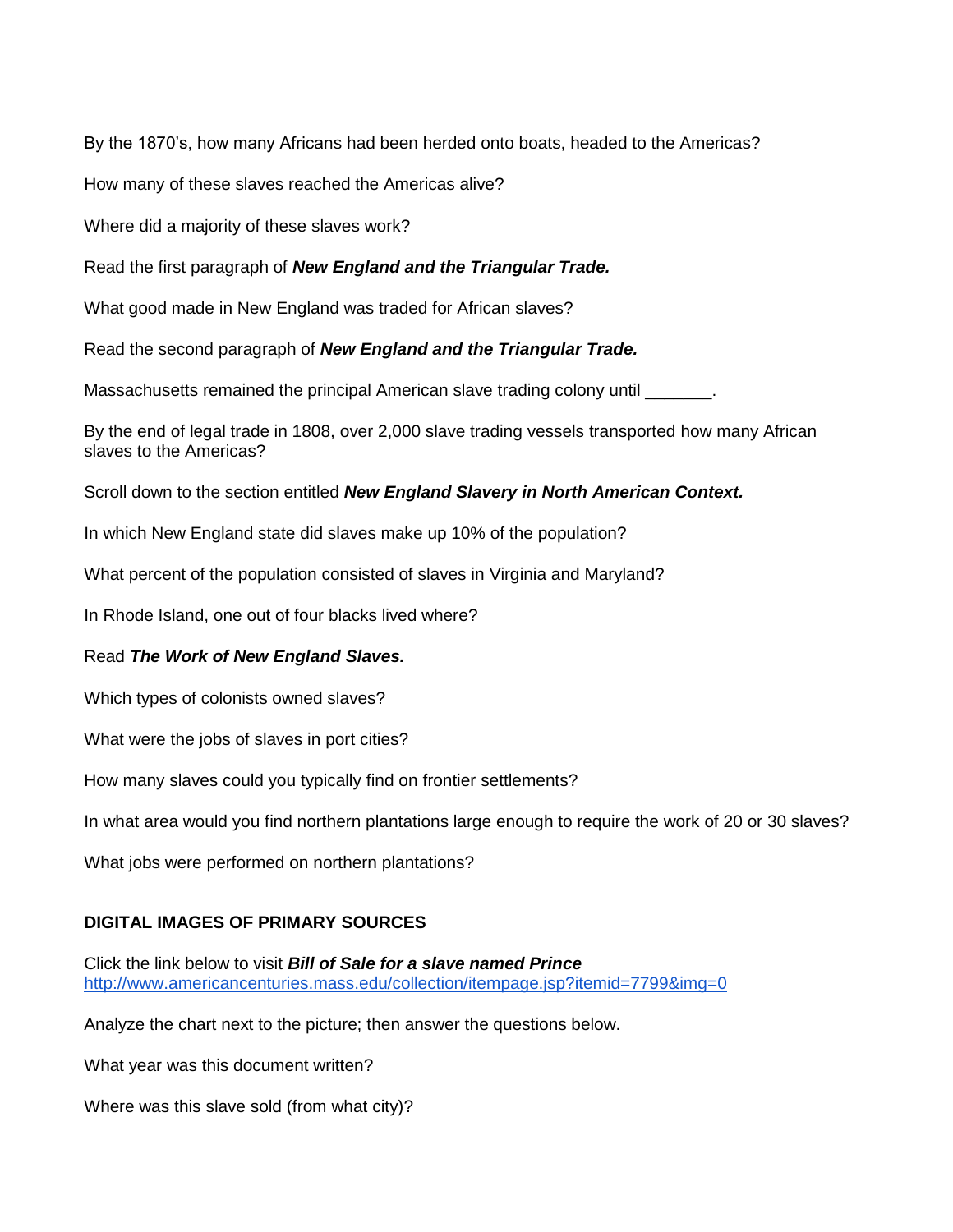Read the text below the picture; then answer the questions below.

What percentage of the New England population of the 18th century (1700's) were slaves?

Where did they work?

Why did new slaveholders prefer to buy children as slaves instead of adults?

Click the link below to visit Advertisement in *"The Boston Weekly Post-Boy"* newspaper. <http://www.americancenturies.mass.edu/collection/itempage.jsp?itemid=5928>

Click on the link below to visit *Pages from Rev. Jonathan Ashley's account book*. <http://www.americancenturies.mass.edu/collection/itempage.jsp?itemid=6303>



Click on the show text icon (looks like this -)> You can now read the logs from the account book. Why might these slaves have been working for other people?

List three different types of work they did.

Read the text below the account book. What were the names of the three slaves Reverend Ashley owned?

Click the link below to visit *Pages from Elijah Williams (Old Soldier's) account book, Vol. 2* <http://www.americancenturies.mass.edu/collection/itempage.jsp?itemid=6304>

Characteristics of southern slavery included working and living on a plantation separate from their masters. Large groups of slaves worked for the same master. Slaves performed field work, harvested cotton, tobacco and wheat. They were provided with minimal clothing and food and worked long hours. Slaves were frequently beaten; leaving them powerless and without control. They had no sense of independence or freedom.

Read the information below the image; then explain the differences between slavery in the south and in New England.

THINK & EXPLAIN - Why would a slave in the north be able to hold a store account?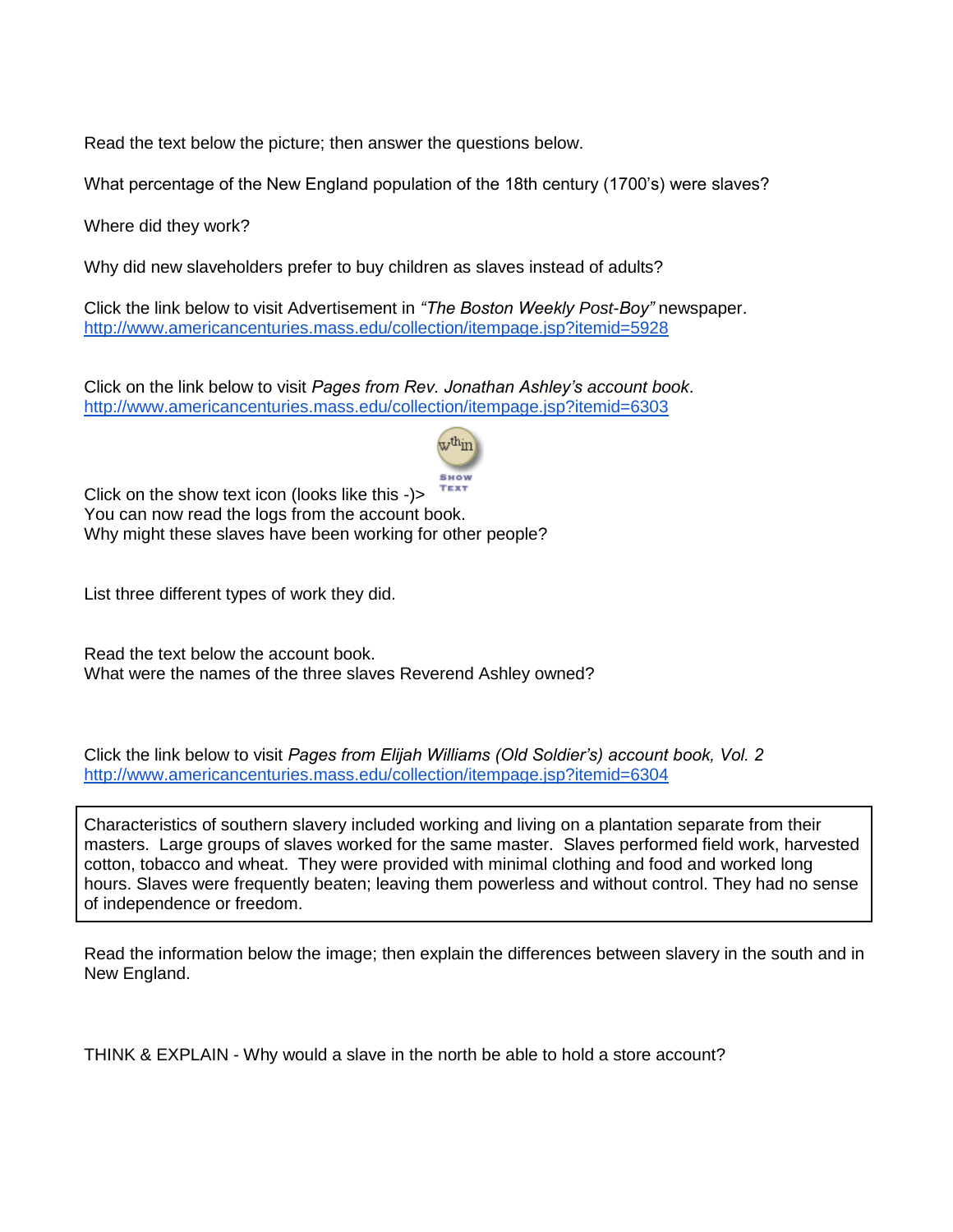# Answer Key

# **WebQuest** African Americans in New England

To Begin this webquest, visit <http://1704.deerfield.history.museum/popups/background.do?shortName=expSlavery>

Read the first paragraph of *A Society with Slaves*; then answer the questions below.

What three types of unfree labor did the English colonists use? Indentured servants, Native American war captives and enslaved Africans.

List the types of jobs enslaved people performed: clear their land, plant and harvest their crops, care for animals, and perform household tasks.

THINK & EXPLAIN - Why do you think the author writes "Soon many of these colonists also entered the transatlantic trade in enslaved Africans." What do you think was the motive?

Read the second paragraph of *A Society with Slaves*; then answer the questions below.

For what reason might a white person become indentured? For payment for their passage to New England.

List the five reasons other whites, as well as some blacks and Indians may have become indentured later in life. Became orphaned, widowed, indebted, convicted of a crime, unable to support themselves.

Read the first paragraph of *Native Enslavement*; then answer the questions below.

How many Pequot captives were sent to Massachusetts and Connecticut to be distributed as household servants? Around 250.

When did King Phillip's War begin? 1675

Read the third paragraph in Native Enslavement, then explain how Pequot captives ended up in the West Indies. They were exchanged in the West Indies for enslaved Africans.

Read the first two paragraphs in *The Atlantic Economy and African Slave Trade*

List the items Europeans were originally trading for in Africa. Notice, they were not originally trading for African slaves! Gold, ivory, dyewoods, natural products of other kinds.

Which two European countries used Native peoples as their labor force in the Americas? Spain & Portugal

How did disease and mistreatment affect Native peoples? Decimated the Native populations.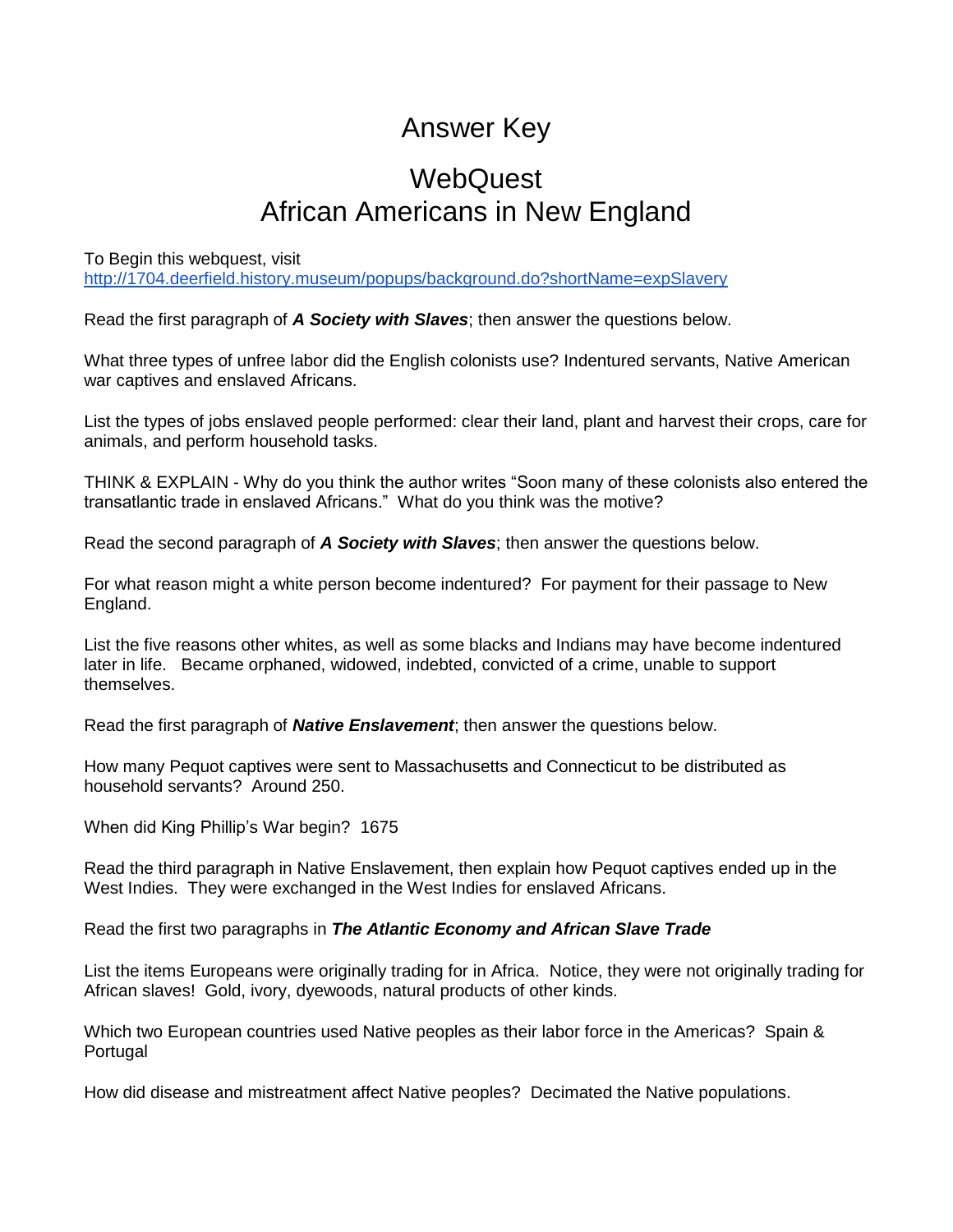# Read the third paragraph in *The Atlantic Economy and African Slave Trade*

List the five luxury goods desired by Europeans that sparked the growth in plantations and demand for African slaves. Sugar, cocoa, coffee, tobacco and indigo.

By the 1870's, how many Africans had been herded onto boats, headed to the Americas? About 12 million

How many of these slaves reached the Americas alive? About 10 million

Where did a majority of these slaves work? Sugar plantations

Read the first paragraph of *New England and the Triangular Trade* 

What good made in New England was traded for African slaves? Rum

Read the second paragraph of *New England and the Triangular Trade* 

Massachusetts remained the principal American slave trading colony until 1700.

By the end of legal trade in 1808, over 2,000 slave trading vessels transported how many African slaves to the Americas? 220,600.

Scroll down to the section entitled *New England Slavery in North American Context*

In which New England state did slaves make up 10% of the population? Rhode Island

What percent of the population consisted of slaves in Virginia and Maryland? 36%

In Rhode Island, one out of four blacks lived where? Newport

# Read *The Work of New England Slaves*

Which types of colonists owned slaves? Wealthy aristocrats, pious ministers, middling farmers and artisans.

What were the jobs of slaves in port cities? Loaded and unloaded ships and worked in maritime industries.

How many slaves could you typically find on frontier settlements? One or two.

In what area would you find northern plantations large enough to require the work of 20 or 30 slaves? Southern Rhode Island and Eastern Connecticut.

What jobs were performed on northern plantations? Planting, tending and harvesting agricultural products and raising animals for export.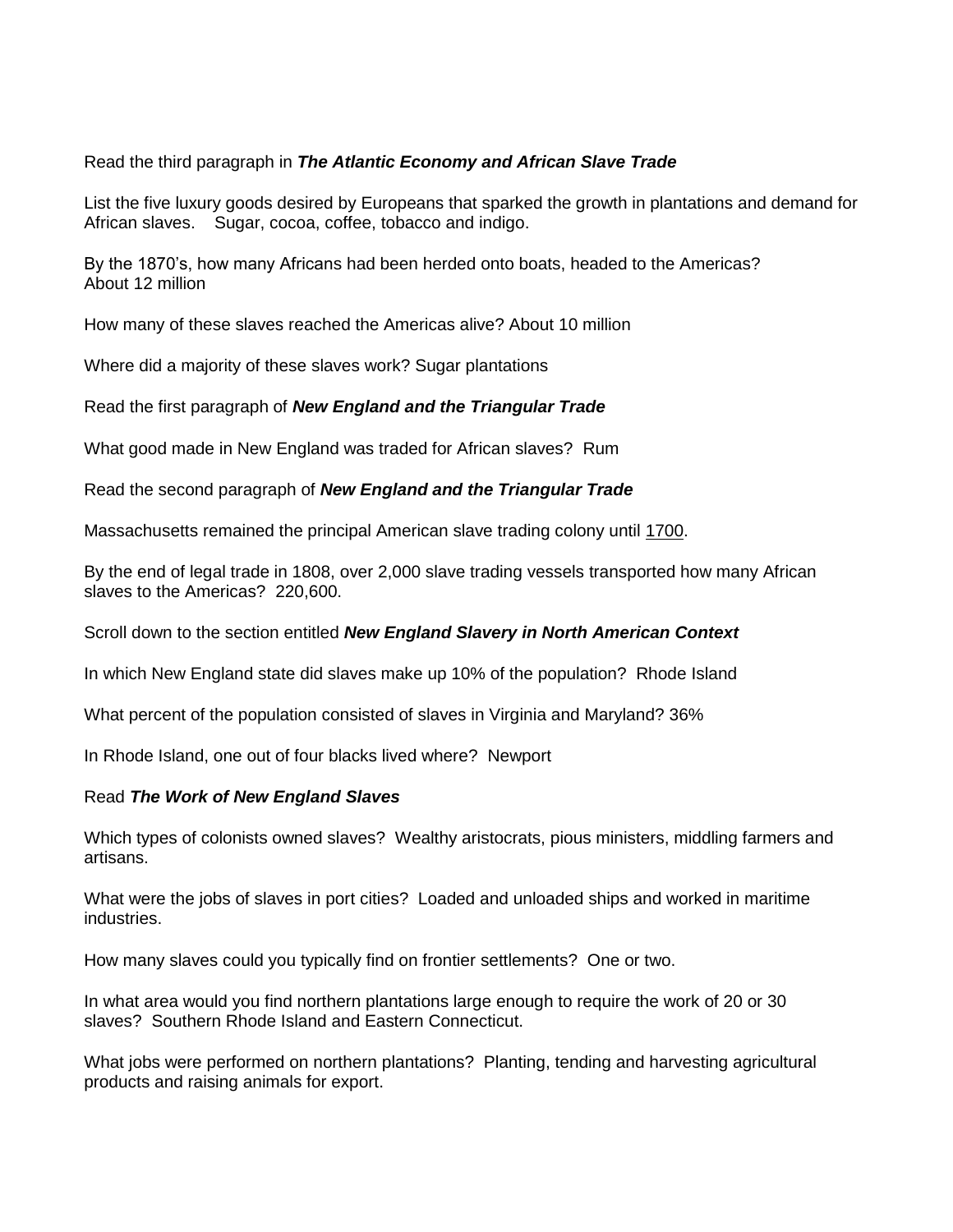# **DIGITAL IMAGES OF PRIMARY SOURCES**

Click the link below to visit *Bill of Sale for a slave named Prince* <http://www.americancenturies.mass.edu/collection/itempage.jsp?itemid=7799&img=0>

Analyze the chart next to the picture; then answer the questions below.

What year was this document written? 1750

Where was this slave sold (From what city)? Hatfield, Massachusetts

Read the text below the picture; then answer the questions below.

What percentage of the New England population of the 18th century (1700's) were slaves? 4%

Where did the slaves work? Usually alongside their masters and mistresses.

Why did new slaveholders prefer to buy children as slaves instead of adults?

Click the link below to visit Advertisement in *"The Boston Weekly Post-Boy"* newspaper. <http://www.americancenturies.mass.edu/collection/itempage.jsp?itemid=5928>

Click on the link below to visit *Pages from Rev. Jonathan Ashley's account book*. <http://www.americancenturies.mass.edu/collection/itempage.jsp?itemid=6303>



Click on the show text icon (looks like this -> You can now read the logs from the account book. Why might these slaves have been working for other people?

List three different types of work they did.

Read the text below the account book. What were the names of the three slaves Reverend Ashley owned?

Click the link below to visit *Pages from Elijah Williams (Old Soldier's) account book, Vol. 2* <http://www.americancenturies.mass.edu/collection/itempage.jsp?itemid=6304>

Characteristics of southern slavery included working and living on a plantation separate from their masters. Large groups of slaves worked for the same master. Slaves performed field work, harvested cotton, tobacco and wheat. They were provided with minimal clothing and food and worked long hours. Slaves were frequently beaten; leaving them powerless and without control. They had no sense